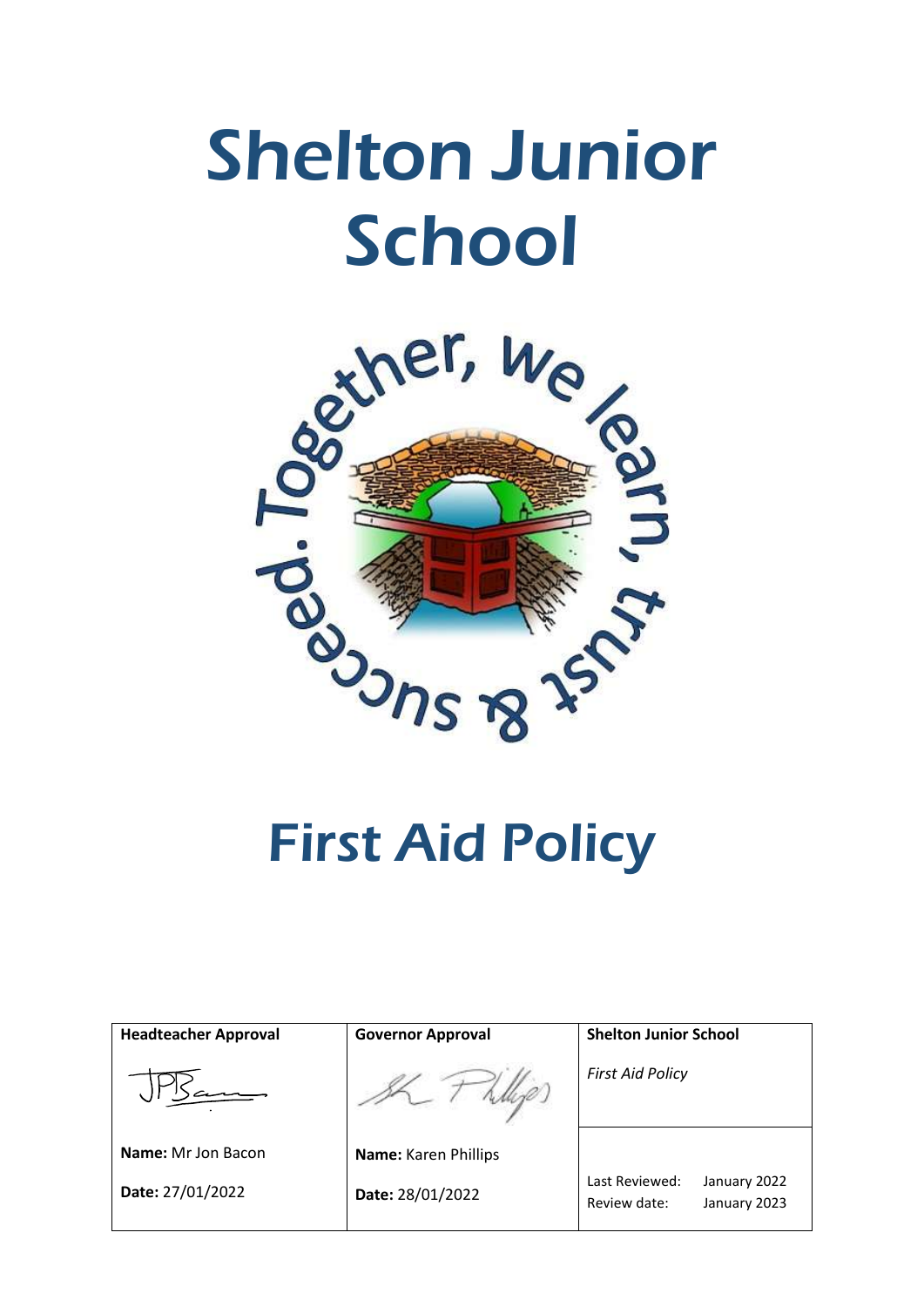# <span id="page-1-0"></span>**Policy review dates and changes**

| <b>Date</b> | By whom         | <b>Summary of changes made</b>                        |
|-------------|-----------------|-------------------------------------------------------|
| 17/11/2021  | JB              | Appendix 1 added to confirm parent contact procedures |
| 21/12/2021  | <b>JB HC KD</b> | Updated to reflect current practice                   |
|             |                 |                                                       |
|             |                 |                                                       |
|             |                 |                                                       |
|             |                 |                                                       |
|             |                 |                                                       |
|             |                 |                                                       |
|             |                 |                                                       |
|             |                 |                                                       |
|             |                 |                                                       |
|             |                 |                                                       |
|             |                 |                                                       |
|             |                 |                                                       |
|             |                 |                                                       |
|             |                 |                                                       |
|             |                 |                                                       |
|             |                 |                                                       |
|             |                 |                                                       |
|             |                 |                                                       |
|             |                 |                                                       |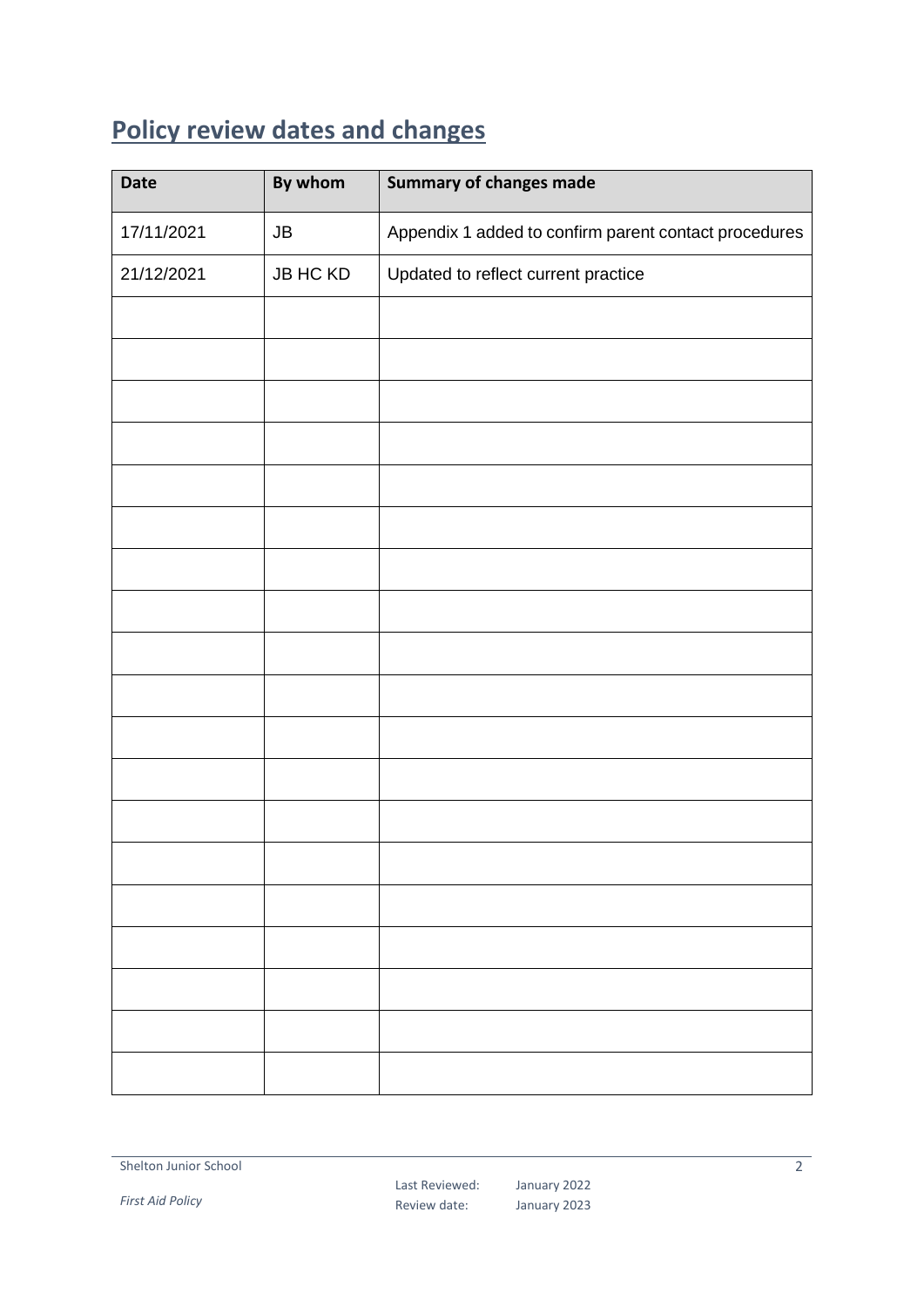# Contents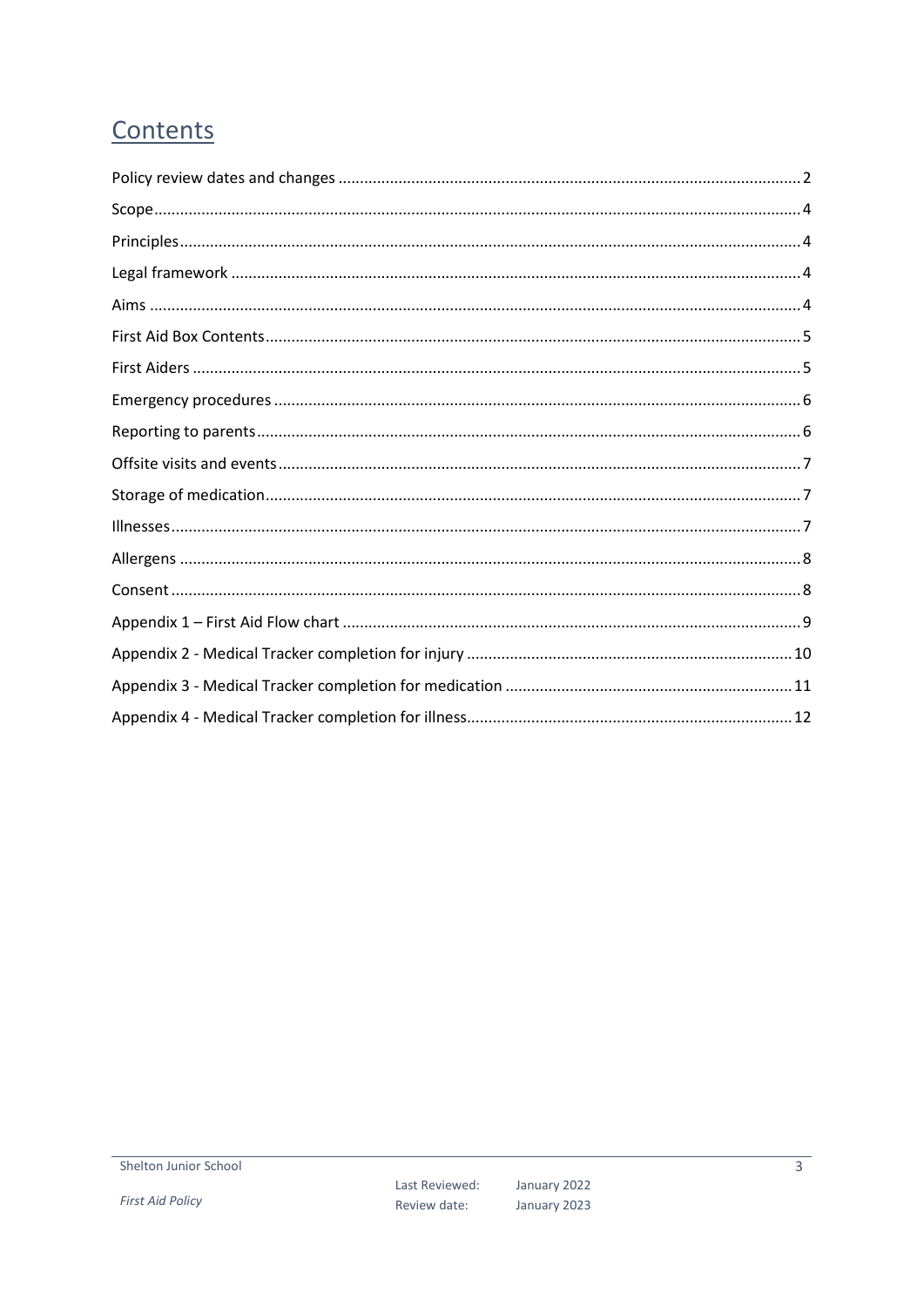## <span id="page-3-0"></span>**Scope**

This policy applies to all stake holders at Shelton Junior School.

# <span id="page-3-1"></span>**Principles**

Shelton Junior School (The School) values the dignity of every individual member of staff and will apply this policy fairly and consistently in line with its core values. We will explore reasonable adjustments in applying this procedure to employees with a disability.

## <span id="page-3-2"></span>**Legal framework**

This policy has due regard to legislation and statutory guidance, including, but not limited to, the following:

- Health and Safety at Work etc. Act 1974
- The Health and Safety (First Aid) Regulations 1981
- The Management of Health and Safety at Work Regulations 1999
- DfE (2015) 'Supporting pupils at school with medical conditions'
- DfE (2000) 'Guidance on First Aid for Schools'
- DfE (2018) 'Automated external defibrillators (AEDs)'

#### <span id="page-3-3"></span>**Aims**

All staff will read and be aware of this policy, know who to contact in the event of any illness, accident or injury, and ensure that this policy is followed. School has appointed a Lead First Aider (LFA) – all staff are aware of who this person is.

Staff will always use their best endeavours to secure the welfare of pupils.

Anyone on the school premises is expected to take reasonable care for their own and others' safety.

The aims of this policy are to:

- Ensure that the school has adequate, safe and effective first aid provision, and that every pupil, member of staff and visitor will be well looked after in the event of any illness, accident or injury, no matter how major or minor.
- Ensure that staff and pupils are aware of the procedures in the event of any illness, accident or injury.
- Ensure that medicines are only administered at the school when express permission has been granted for this.
- Ensure that all medicines are appropriately stored.
- Promote effective infection control.

```
Shelton Junior School
```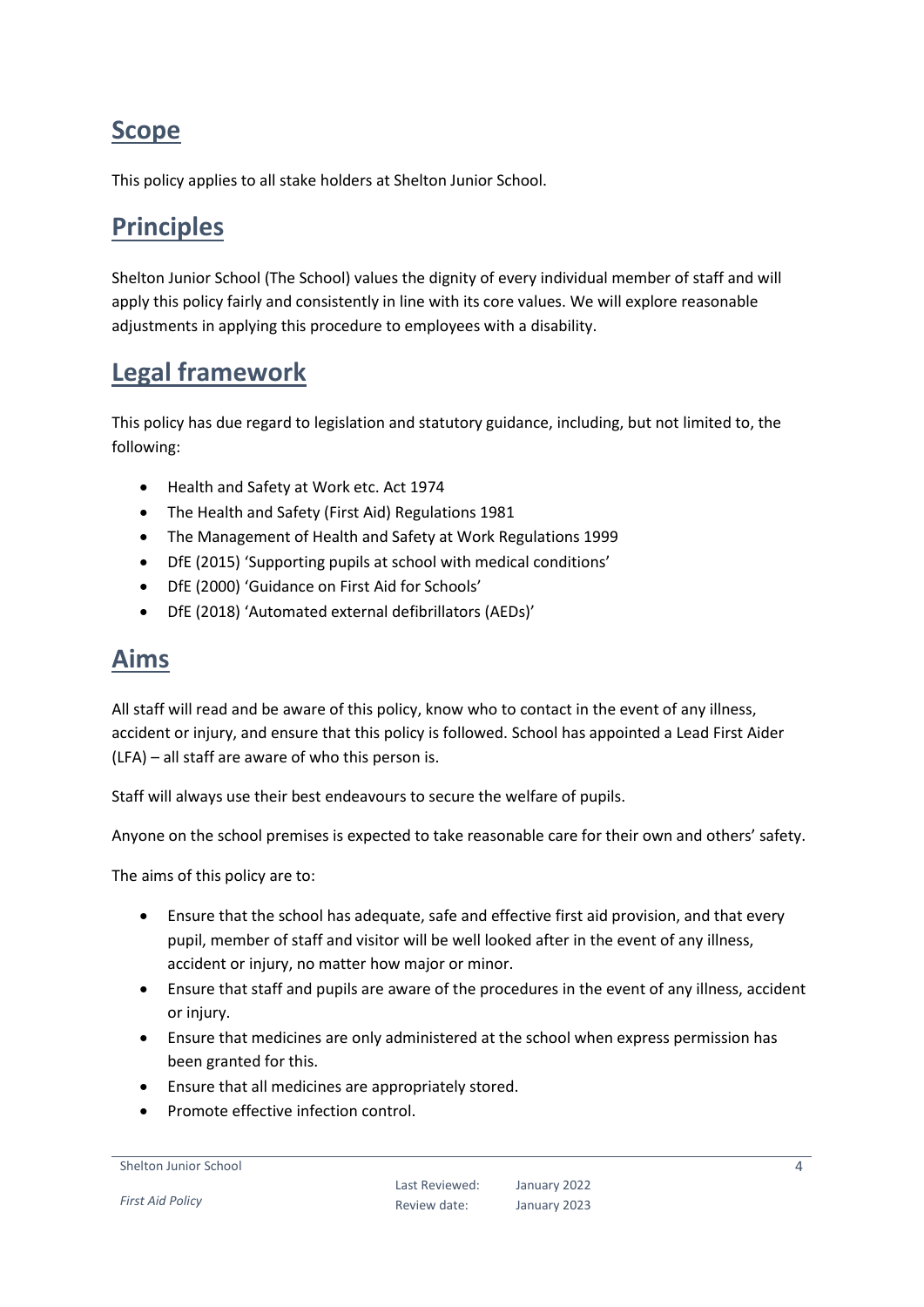Nothing in this policy will affect the ability of any person to contact the emergency services in the event of a medical emergency. For the avoidance of doubt, staff should dial 999 in the event of a medical emergency before implementing the terms of this policy and make clear arrangements for liaison with ambulance services on the school site.

To achieve the aims of this policy, the school will have suitably stocked first aid boxes in line with the assessment of needs.

## <span id="page-4-0"></span>**First Aid Box Contents**

Where there is no special risk identified, a minimum provision of first aid items will be as follows:

- A leaflet giving general advice on first aid
- 20 individually wrapped sterile adhesive dressings, of assorted sizes
- 2 sterile eve pads
- 4 individually wrapped triangular bandages, preferably sterile
- 6 safety pins
- 6 medium-sized (approximately 12cm x 12cm) individually wrapped sterile unmedicated wound dressings
- 2 large-sized (approximately 18cm x 18cm) individually wrapped sterile unmedicated wound dressings
- 1 pair of disposable gloves

Equivalent or additional items are acceptable

All first aid containers will be identified by a white cross on a green background

The LFA is responsible for examining the contents of first aid boxes, including any mobile first aid boxes for class use on an annual basis. First aiders are responsible for checking and restocking class First Aid boxes as soon as possible after use. Items will be safely discarded after the expiry date has passed.

First aid boxes are positioned in each classroom (10), with the main first aid cabinet being in the main school entrance area. Extra supplies can be supplied by the LFA.

## <span id="page-4-1"></span>**First Aiders**

The main duties of first aiders will be to administer immediate first aid to pupils, staff or visitors. They should liaise with the LFA to ensure that an ambulance or other professional medical help is called, when necessary. All First Aiders must fill in the necessary details on Medical Tracker.

First aiders will ensure that their first aid certificates are kept up-to-date through liaison with the School Business Manager.

```
Shelton Junior School
```
*First Aid Policy*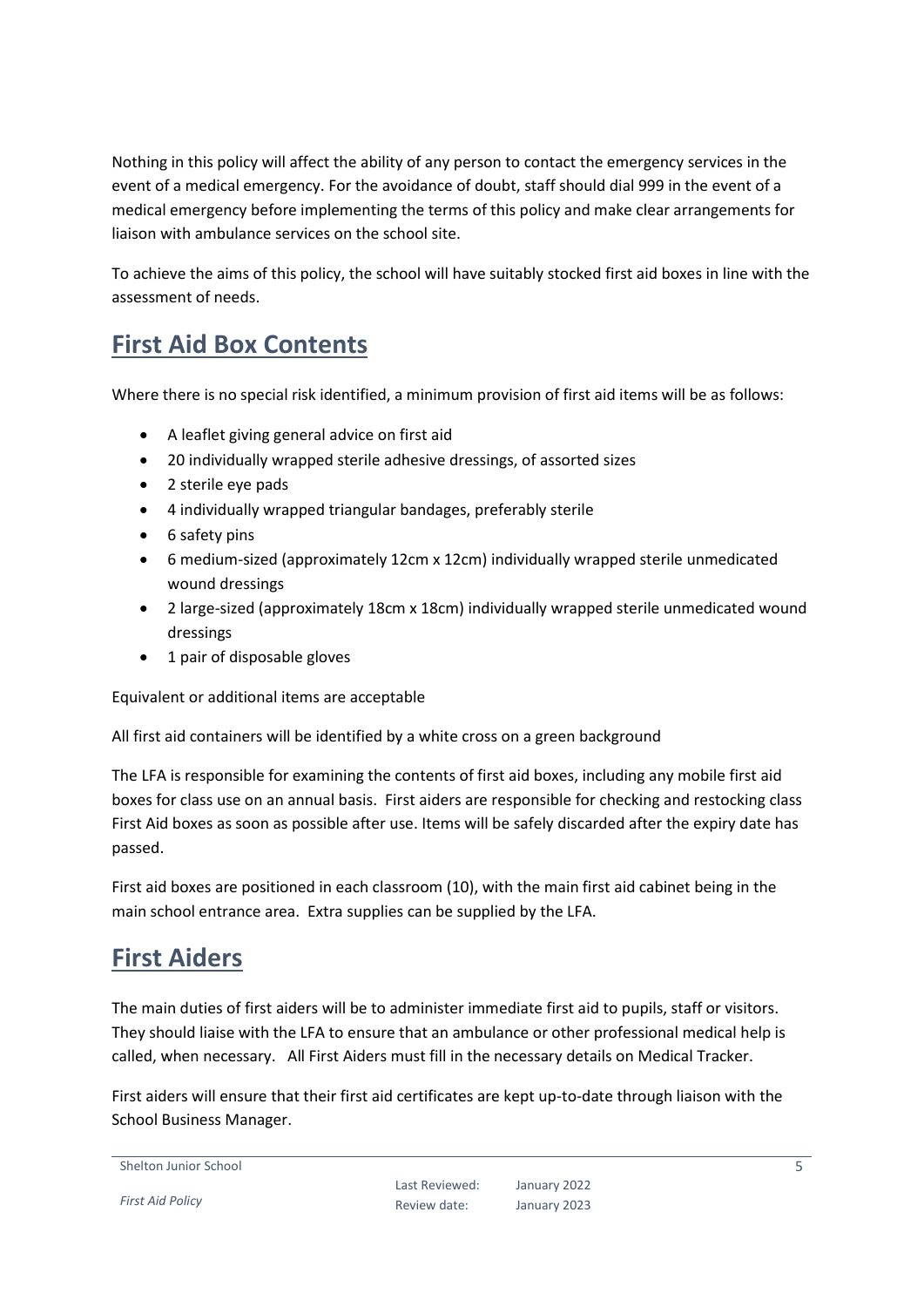## <span id="page-5-0"></span>**Emergency procedures**

If an accident, illness or injury occurs, the member of staff in charge will assess the situation and decide on the appropriate course of action, which may involve calling for an ambulance immediately or calling for a first aider and or the LFA.

If called, a first aider/LFA will assess the situation and take charge of first aid administration.

If the first aider does not consider that they can adequately deal with the presenting condition by the administration of first aid, then they will arrange for the injured person to access appropriate medical treatment without delay in discussion with the LFA if appropriate.

Where an initial assessment by the first aider/LFA indicates a moderate to serious injury has been sustained, one or more of the following actions will be taken:

- Administer emergency help and first aid to all injured persons. The purpose of this is to keep the victim(s) alive and, if possible, comfortable, before professional medical help can be called. In some situations, immediate action can prevent the accident from becoming increasingly serious, or from involving more victims.
- Alert LFA who may consult with SLT. Call an ambulance or a doctor, if this is appropriate after receiving a parent's clear instruction, take the victim(s) to a doctor or to a hospital. Moving the victim(s) to medical help is only advisable if the person doing the moving has sufficient knowledge and skill to move the victim(s) without making the injury worse.
- Ensure that no further injury can result from the accident, either by making the scene of the accident safe, or (if they are fit to be moved) by removing injured persons from the scene.
- See to any pupils who may have witnessed the accident or its aftermath and who may be worried, or traumatised, despite not being directly involved. They will need to be escorted from the scene of the accident and comforted. Younger or more vulnerable pupils may need parental support to be called immediately.

Once the above action has been taken, the incident will be reported promptly to:

- A member of SLT (in school/by email/teams)
- The victim(s)'s parents. (by Medical Tracker/phone call)

#### <span id="page-5-1"></span>**Reporting to parents**

In the event of incident or injury to a pupil, at least one of the pupil's parents will be informed as soon as practicable. Details of the incident/injury are to be input to Medical Tracker, which will enable an instant message to be sent to parents. It is the duty of the member of staff involved to record the incident on Medical Tracker.

For any injuries to the head, joints or digits, whether minor or major, parents must be called immediately and be given guidance on the action to take if symptoms develop. This communication will be co-ordinated by the LFA – see appendix.

Shelton Junior School

*First Aid Policy*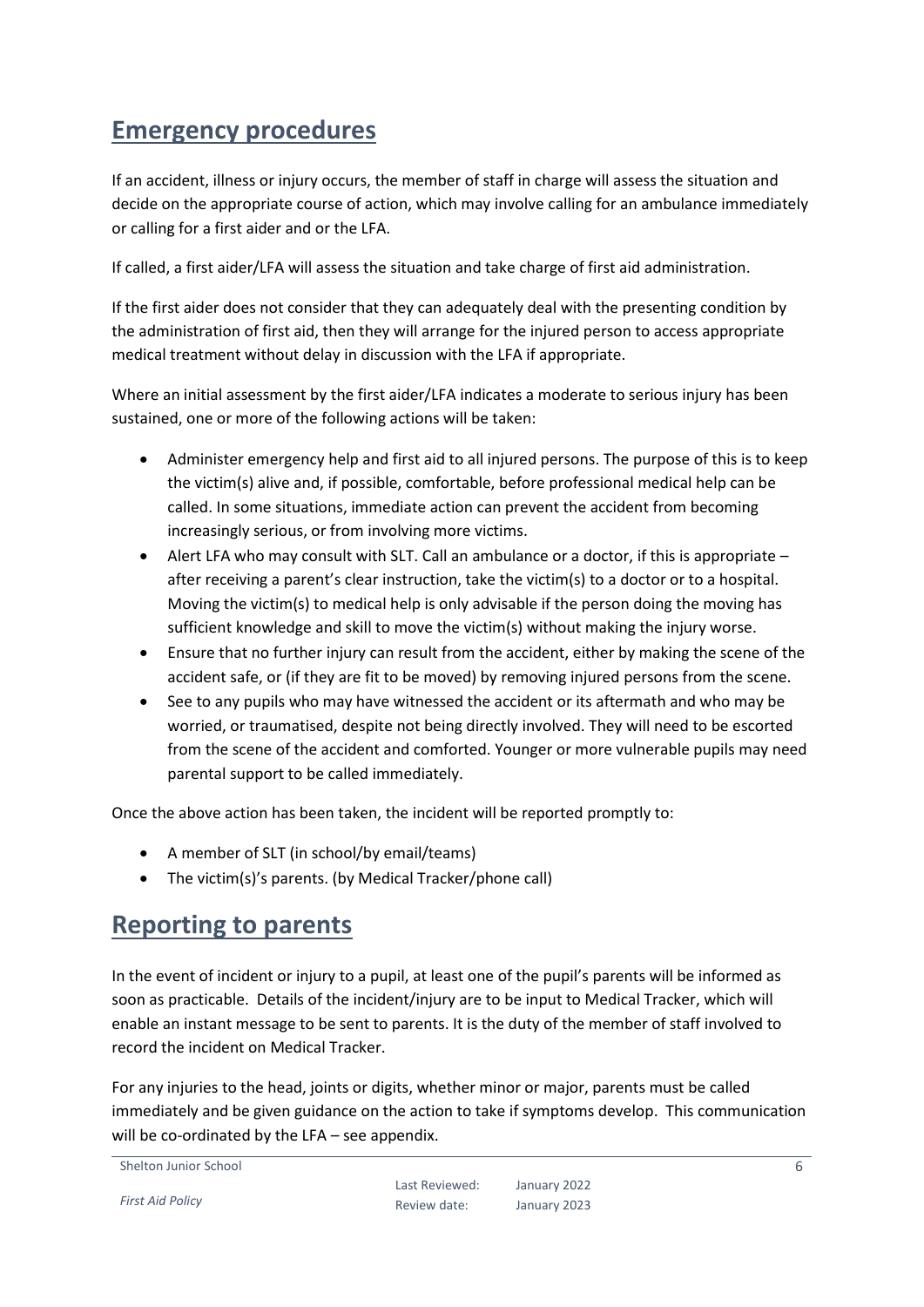In the event of a serious injury or an incident requiring emergency medical treatment, a member of the SLT must be informed and the parent/carer will need to be contacted as soon as possible.

A list of emergency contacts will be kept on the school MIS system (Integris), no paper version should be kept. Emergency contacts of all pupils is also kept on Medical Tracker.

In the event of a child sustaining an injury in school but being well enough to remain at school for the remainder of the school day (including After School Club or Enrichment Clubs) please see Appendix 1.

# <span id="page-6-0"></span>**Offsite visits and events**

Before undertaking any offsite visits or events, the teacher organising the trip or event will assess the level of first aid provision required by undertaking a suitable and sufficient risk assessment of the visit or event and the persons involved. First Aid kits must be checked by the First Aider accompanying the trip. First Aid kits must always be taken on all visits/events. The Class Teacher is responsible for ensuring all pupils have epi-pens, inhalers and a spare inhaler on trips.

# <span id="page-6-1"></span>**Storage of medication**

Medicines will always be stored securely and appropriately in accordance with individual product instructions, save where individual pupils have been given responsibility for keeping such equipment with them.

All medicines will be stored in the original container in which they were dispensed, together with the prescriber's instructions for administration, and properly labelled, showing the name of the patient, the date of prescription and the date of expiry of the medicine.

All medicines will be returned to the parent for safe disposal when they are no longer required or have expired.

An emergency supply of medication will be available for pupils with medical conditions that require regular medication or potentially lifesaving equipment, e.g. an EpiPen/inhaler.

Parents will advise the school when a child has a chronic medical condition or severe allergy so that an Individual Healthcare Plan can be implemented and staff can be trained to deal with any emergency in an appropriate way. Examples of this include epilepsy, diabetes and anaphylaxis. A disclaimer will be signed by the parents in this regard.

#### <span id="page-6-2"></span>**Illnesses**

When a pupil becomes ill during the school day, class staff may consult with the LFA if required and parents will be contacted and asked to collect their child as soon as possible.

Shelton Junior School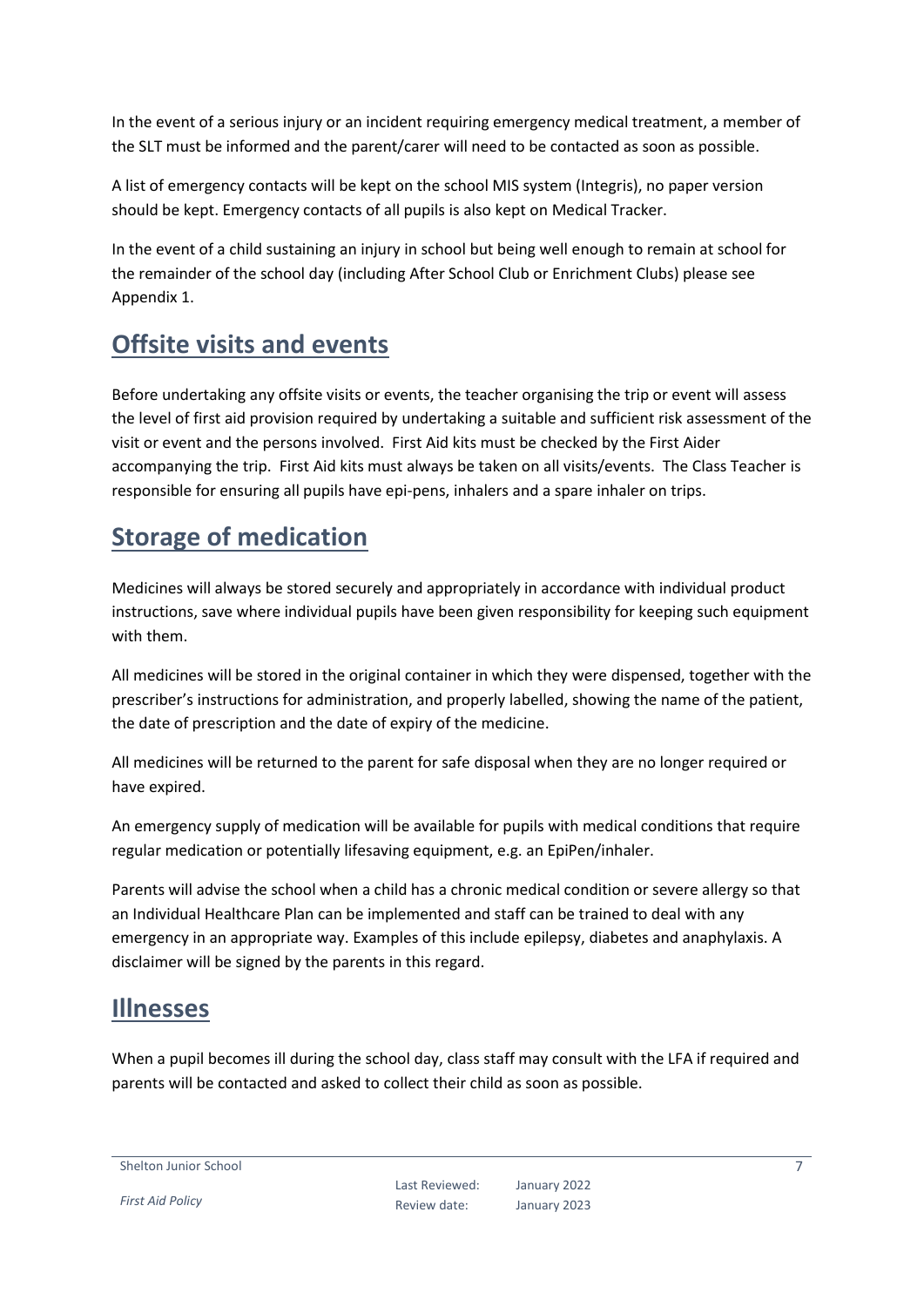A quiet area will be set aside for withdrawal and for pupils to rest while they wait for their parents to pick them up. Pupils will be monitored during this time.

Parents will be informed via Medical Tracker – all incidents of illness in school must be recorded.

#### <span id="page-7-0"></span>**Allergens**

Where a pupil has an allergy, please see the school's Supporting Pupils with Medical Needs Policy.

## <span id="page-7-1"></span>**Consent**

Parents will be asked to complete and sign a medical consent form when their child is admitted to the school, which includes emergency numbers, details of allergies and chronic conditions, and consent for the administration of emergency first aid – these forms will be updated periodically.

Staff do not act 'in loco parentis' in making medical decisions as this has no basis in law – staff will always aim to act and respond to accidents and illnesses based on what is reasonable under the circumstances and will always act in good faith while having the best interests of the pupil in mind – guidelines will be issued to staff in this regard.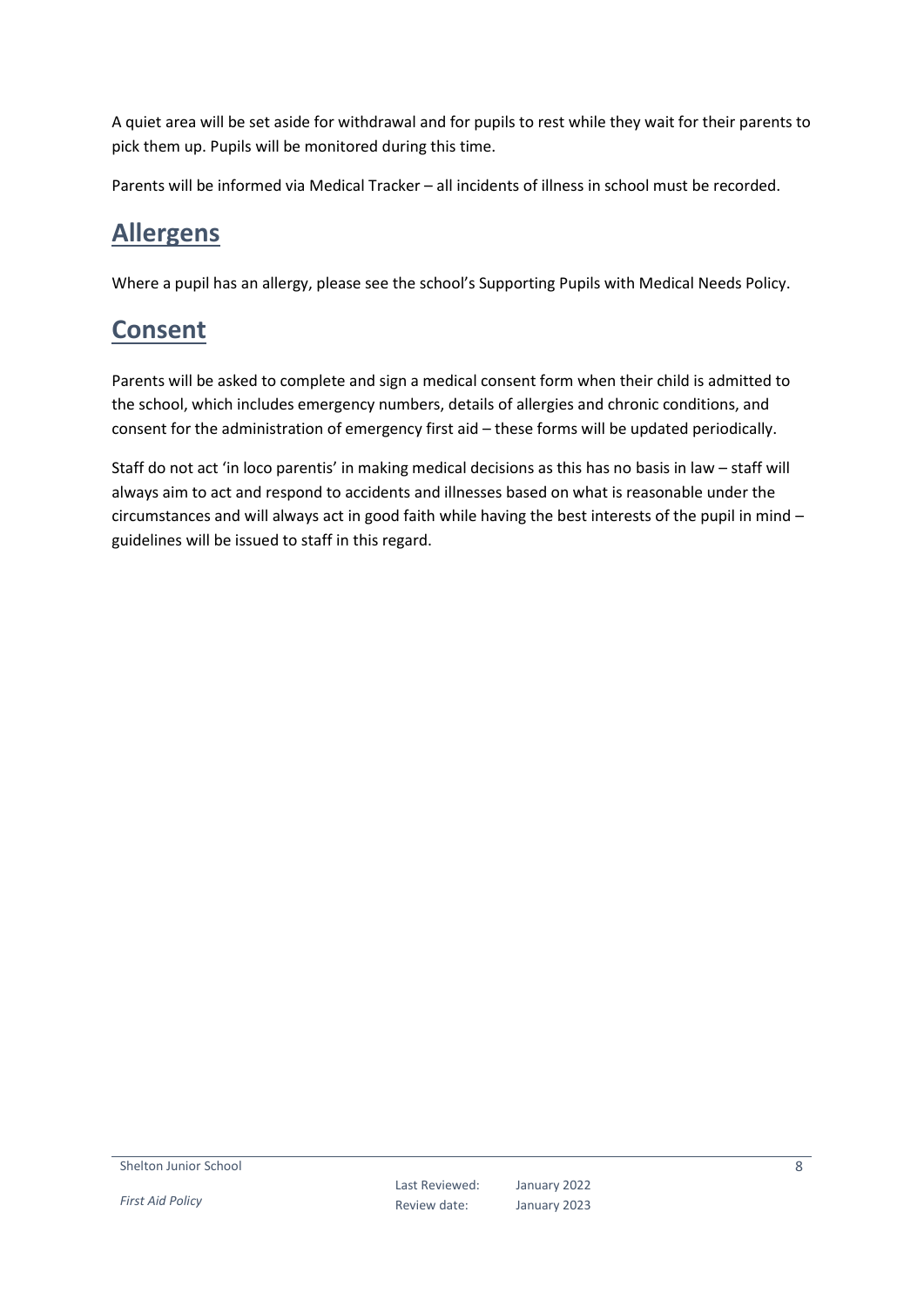<span id="page-8-0"></span>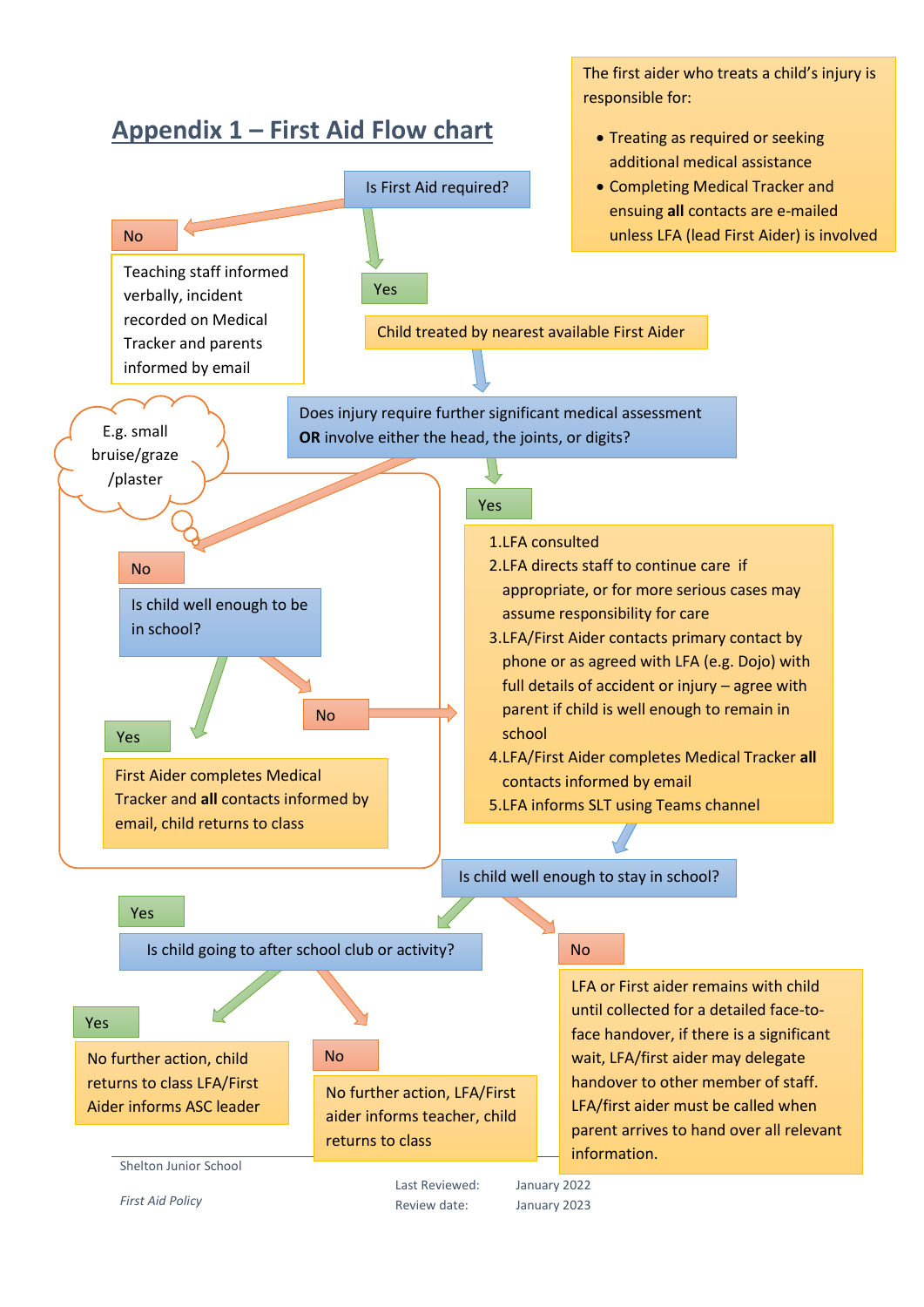# <span id="page-9-0"></span>**Appendix 2 - Medical Tracker completion for injury**

- Click on **record injury**
- Complete boxes shown be careful with your selection and make it as accurate as possible. Please ensure you give as much detail about the injury in the injury description box
- Press save
- Click on **send notification**
- This will produce a copy of the correspondence to be sent to parent. *Please alter this if necessary and delete he/she accordingly*
- Click on **parents/carers notification**
- Click email option
- Tick each box for each contact shown (just check they are *pam* or *pas*)
- Click done at the end
- Return to main screen by clicking on Shelton Junior School

If further information is attained after the initial incident has been recorded eg visited hospital/doctors/walk in

- Click on **incidents** at the top
- Scroll down to calendar and click on date
- A list of incidents that occurred on that day will be shown
- Click on the child
- Scroll down to follow up notes
- Click and **add notes**
- Click save
- Return to main screen by clicking on Shelton Junior School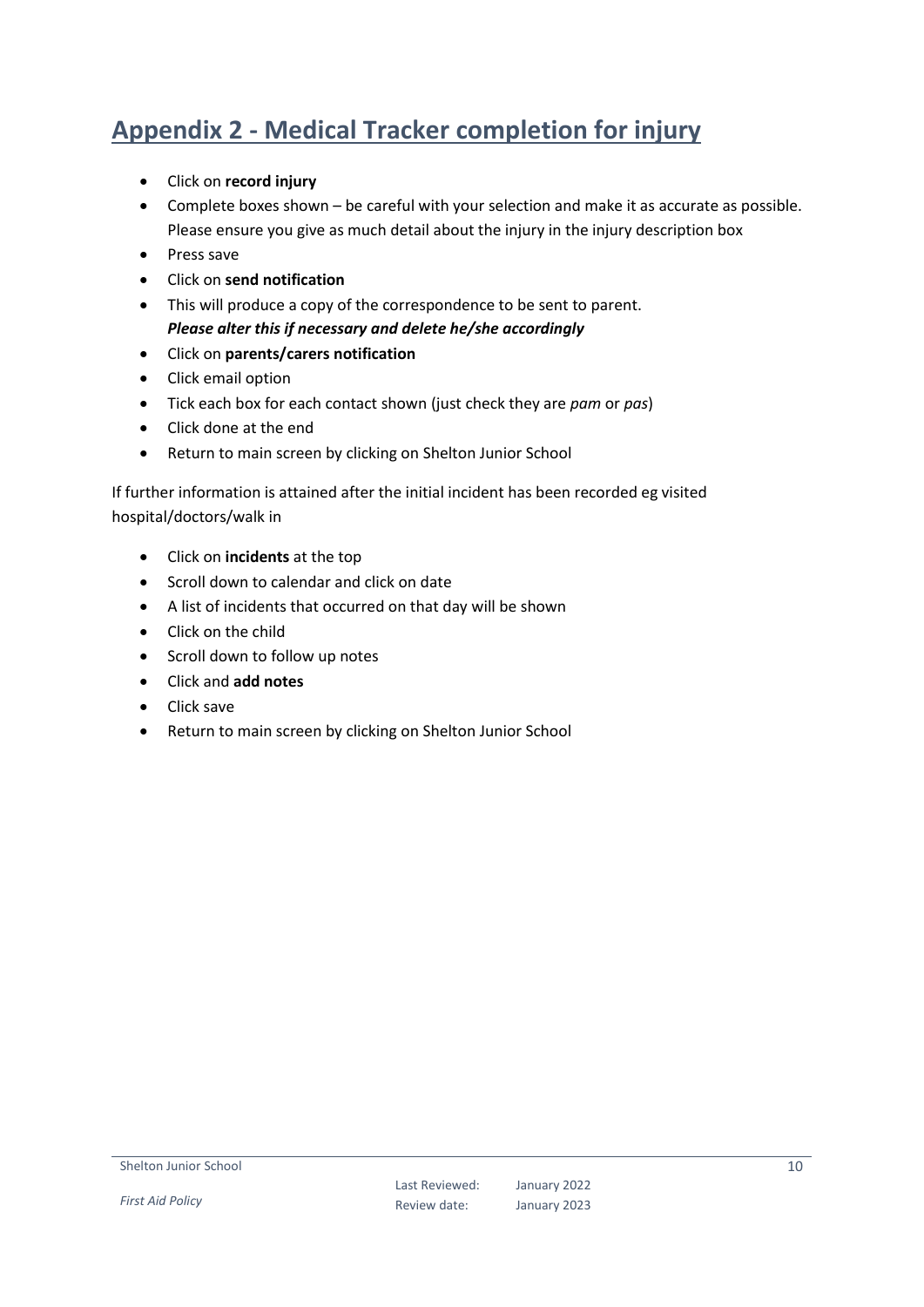# <span id="page-10-0"></span>**Appendix 3 - Medical Tracker completion for medication**

- Click on **medication** use top line in blue
- Click on new
- Complete boxes shown be careful with your selection and make it as accurate as possible. Please ensure you give as much detail about the illness in the feeling unwell description box
- Press save
- Click on send notification
- This will produce a copy of the correspondence to be sent to parent. *Please alter this if necessary and delete he/she accordingly*
- Click on **parents/carers notification**
- Click **email** option
- Tick each box for each contact shown (just check they are *pam* or *pas*)
- Click done at the end
- Return to main screen by clicking on Shelton Junior School

If further information is attained after the initial illness has been recorded eg visited hospital/doctors/walk in

- Click on **incidents** at the top
- Scroll down to calendar and click on date
- A list of incidents that occurred on that day will be shown
- Click on the child
- Scroll down to follow up notes
- Click and **add notes**
- Click save
- Return to main screen by clicking on Shelton Junior School